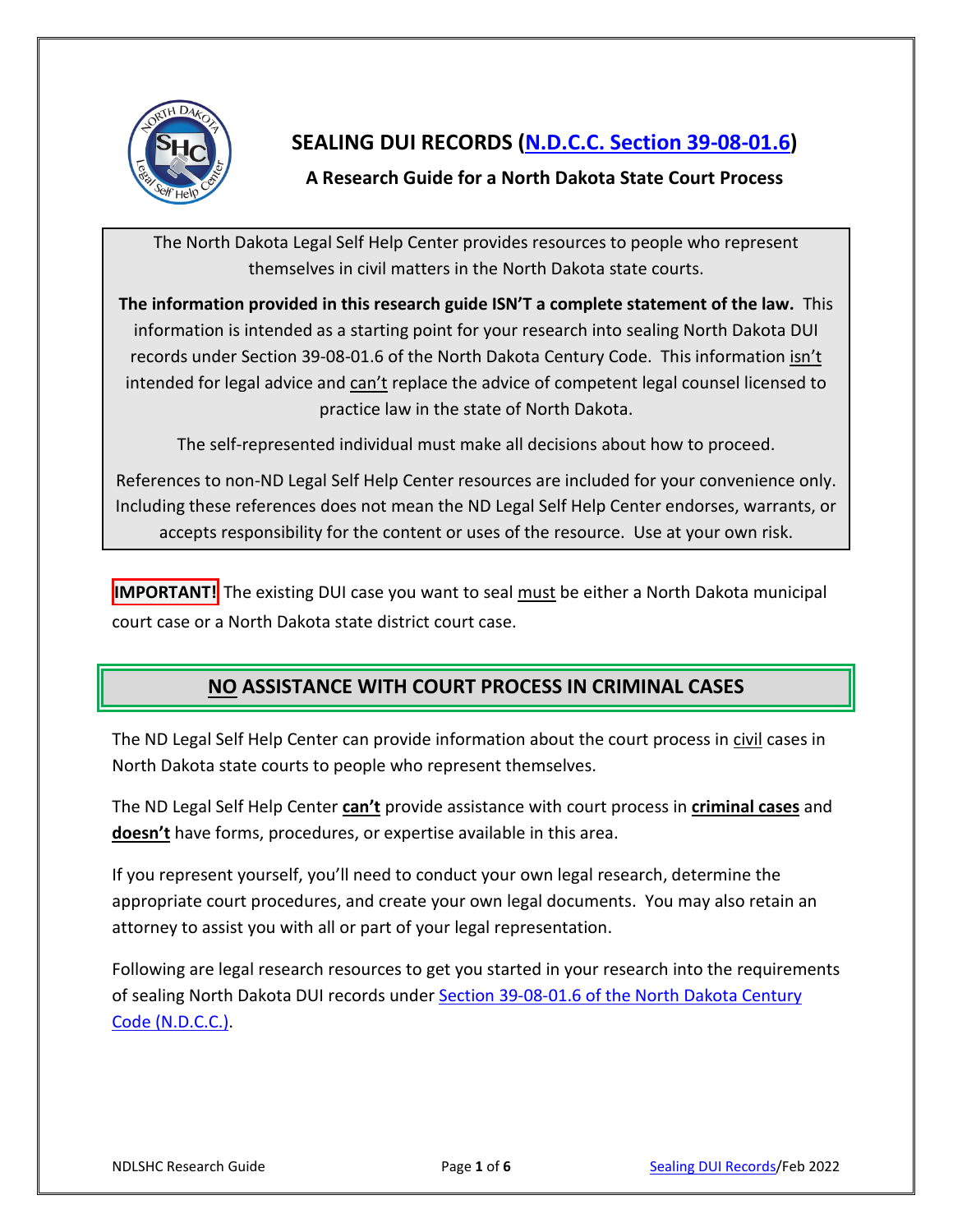## **OVERVIEW OF SEALING NORTH DAKOTA DUI RECORDS**

### **Who can have their DUI records sealed?**

The 67th Legislative Assembly of North Dakota (2021) amended laws related to sealing North Dakota DUI records. The amended laws were signed by the Governor and became effective August 1, 2021. The amended laws are found in **Section 39-08-01.6 of the North Dakota** [Century Code \(N.D.C.C.\).](https://www.legis.nd.gov/cencode/t39c08.pdf#nameddest=39-08-01p6)

You may ask a North Dakota municipal or state court to seal your DUI records when:

- 1. You've pled guilty or nolo contendere to (*nolo contendere means you're not contesting*), or have been found guilty of a violation under [N.D.C.C. Section 39-](https://www.legis.nd.gov/cencode/t39c08.pdf#nameddest=39-08-01) [08-01](https://www.legis.nd.gov/cencode/t39c08.pdf#nameddest=39-08-01) or an equivalent municipal ordinance; **AND**
- 2. You haven't pled guilty or nolo contendere to, or haven't been found guilty of:
	- o A subsequent violation of N.D.C.C. Section 39-08-01 or an equivalent municipal ordinance, **or**
	- o **Any other criminal offense**

within **seven years** of the first violation under N.D.C.C. Section 39-08-01 or an equivalent municipal ordinance.

#### **Can I ask to have my DUI record sealed if I have a commercial driver's license?**

No, under N.D.C.C. Section 39-08-01.6(2), you can't have your DUI record sealed if you're an individual licensed as a commercial driver under [N.D.C.C. Section](https://www.legis.nd.gov/cencode/t39c06-2.pdf#nameddest=39-06p2-10) 39-06.2-10.

### **Can I have my DUI records sealed under N.D.C.C. Chapter 12-60.1?**

**No**, DUI records can't be sealed using the [N.D.C.C. Chapter 12-60.1](http://www.legis.nd.gov/cencode/t12c60-1.pdf) process.

### **If I didn't get another DUI within seven years but did get another criminal conviction, can I still ask the court to seal my DUI record?**

**No,** under N.D.C.C. Section 39-08-01.6(1)(b), you can't be found guilty of a later DUI violation or an equivalent municipal ordinance, **OR ANY OTHER criminal offense** within seven years of the first DUI violation.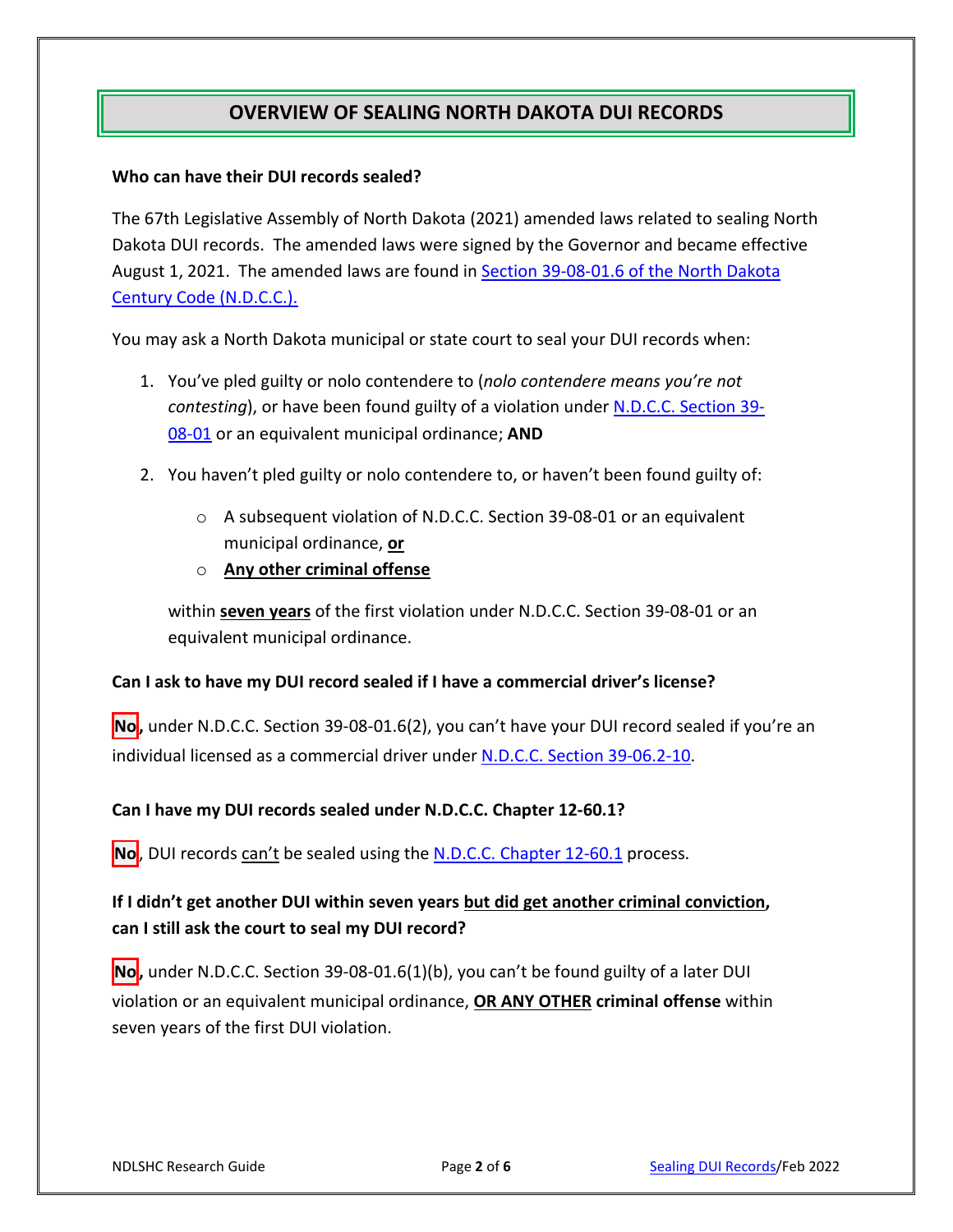### **Is sealing DUI records the same as expunging DUI records?**

**No**, in general, expungement of records is deletion and destruction of all record information. Sealing records doesn't delete or destroy the records, so access may be possible in limited situations. Often, access to sealed records requires a court order.

In North Dakota, expungement of DUI records isn't available.

See the Expungement of Criminal Records research guide at [ndcourts.gov/legal-self-help](https://www.ndcourts.gov/legal-self-help) for more information about the limited expungement options available in North Dakota. Scroll to the "Miscellaneous" section.

### **Will a prosecutor still have access to my DUI record?**

**Yes**, under N.D.C.C. Chapter 39-08-01.6(2), a prosecutor has access to a prior offense in your DUI record for purposes of enhancement unde[r N.D.C.C. Section 39-08-01\(3\)](https://www.legis.nd.gov/cencode/t39c08.pdf#nameddest=39-08-01) or an equivalent municipal offense.

### **How do I ask to have my DUI record sealed?**

At minimum, file a written petition in your DUI case showing you meet the requirements of [N.D.C.C. Section 39-08-01.6\(a\) and \(b\).](https://www.legis.nd.gov/cencode/t39c08.pdf#nameddest=39-08-01p6) You should also include any documentation you believe proves what you state in your petition.

For more information about the process of asking to have your DUI record sealed, contact the Clerk of Court of [Municipal Court](https://www.ndcourts.gov/other-courts/municipal-courts) or [District Court](https://www.ndcourts.gov/court-locations) where your case is filed.

### **Where do I file my petition to seal my DUI record?**

File your petition and any accompanying documents in your DUI case with the Clerk of Court o[f Municipal Court](https://www.ndcourts.gov/other-courts/municipal-courts) or [District Court](https://www.ndcourts.gov/court-locations) where your DUI case is filed.

#### **Is a hearing required?**

**No**, a hearing isn't required. However, the judge may decide to have a hearing.

(*This section left intentionally blank.*)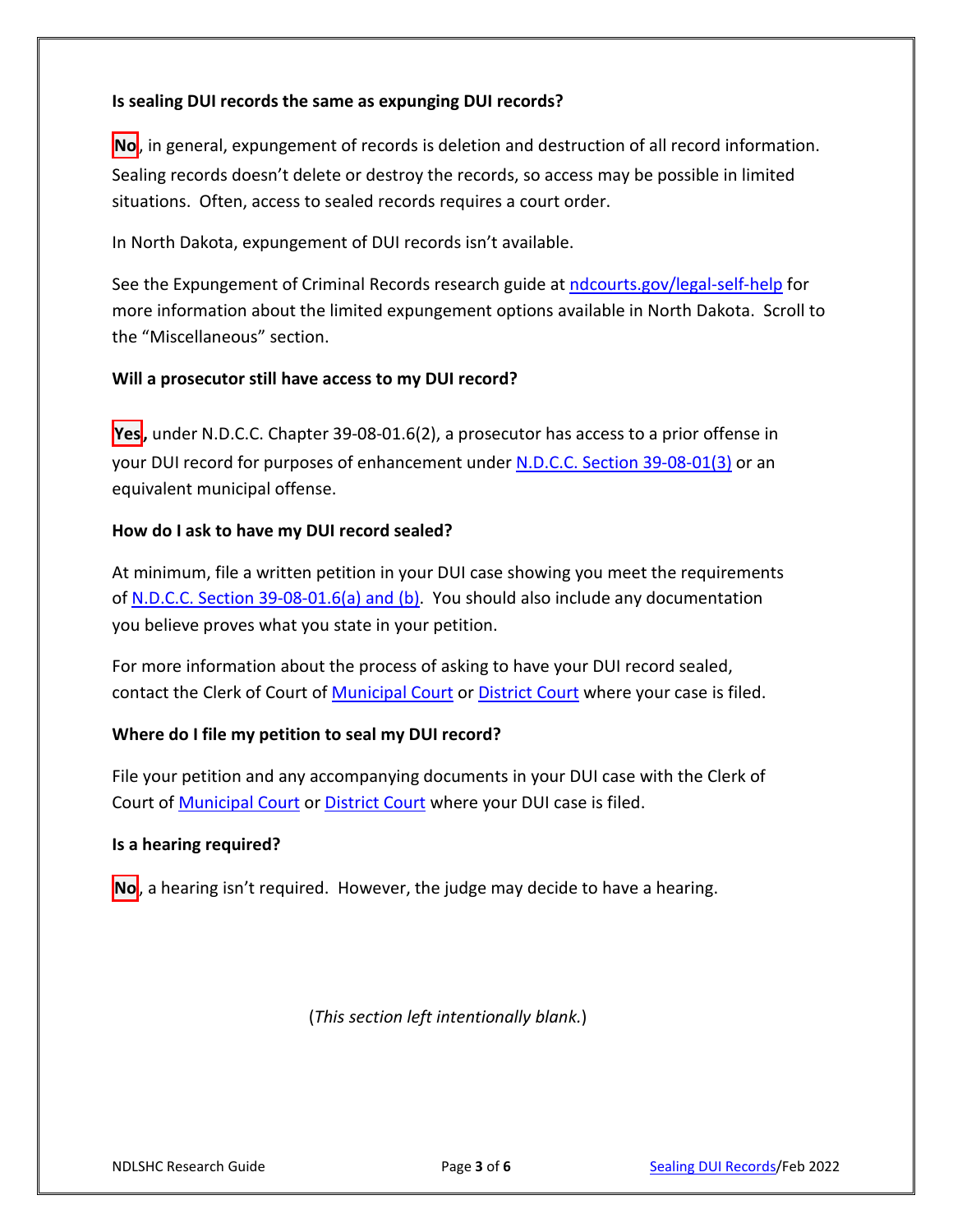## **SEALING DUI RECORDS LEGAL RESEARCH RESOURCES**

### **MUNICIPAL ORDINANCES:**

An ordinance is a law passed by a municipal government, such as a city or county*.*

Some municipal governments make their ordinances available on their government websites. If you're unable to locate the ordinance online, contact the municipal government directly.

### **NORTH DAKOTA STATUTES:**

North Dakota statutes are found in the North Dakota Century Code (NDCC). The North Dakota Century Code contains the laws enacted by the North Dakota Legislature. The NDCC is found online at [legis.nd.gov/general-information/north-dakota-century-code.](http://www.legis.nd.gov/general-information/north-dakota-century-code)

### **Chapter 12.1-32: Penalties and Sentencing**

[legis.nd.gov/cencode/t12-1c32.html](https://www.legis.nd.gov/cencode/t12-1c32.html)

See Sections [12.1-32-07.1](https://www.legis.nd.gov/cencode/t12-1c32.pdf#nameddest=12p1-32-07p1) and [12.1-32.07.2](https://www.legis.nd.gov/cencode/t12-1c32.pdf#nameddest=12p1-32-07p2) for the court process for sealing criminal records.

### **Chapter 39-06.2: Commercial Driver's License**

[legis.nd.gov/cencode/t39c06-2.html](https://www.legis.nd.gov/cencode/t39c06-2.html)

See Section [39-06.2-10](https://www.legis.nd.gov/cencode/t39c06-2.pdf#nameddest=39-06p2-10) for disqualification and cancellation and a prosecutor's access to prior offenses for purposes of enhancement.

### **Chapter 39-08: Regulations Governing Operators**

[legis.nd.gov/cencode/t39c08.html](https://www.legis.nd.gov/cencode/t39c08.html)

See Section [39-08-01\(3\)](https://www.legis.nd.gov/cencode/t39c08.pdf#nameddest=39-08-01) for sentencing of DUI offenses.

See Section [39-08-01.6](https://www.legis.nd.gov/cencode/t39c08.pdf#nameddest=39-08-01p6) for the requirements for sealing DUI records.

### **NORTH DAKOTA CASE LAW:**

When the decision of a case is appealed from a North Dakota District Court to the North Dakota Supreme Court, the Supreme Court writes their opinion to explain how and why they interpreted the laws or rules to decide the appeal the way they did. The opinions are case law and are followed by North Dakota courts deciding later cases with similar facts and issues.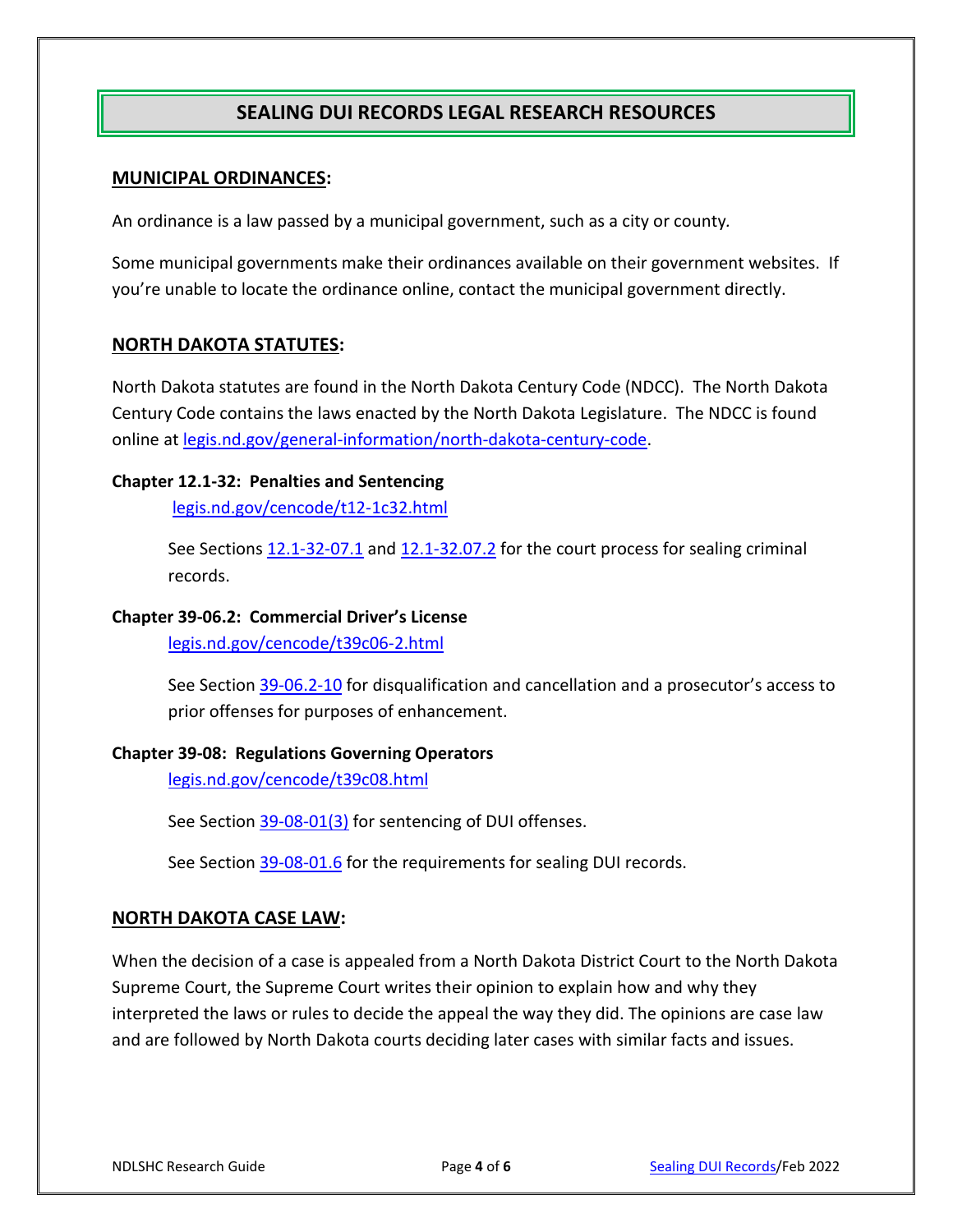One way to research case law related to sealing DUI records is to use the print version of the North Dakota Century Code to locate the short summaries of case law after each Section. Case law summaries directly follow the text of the Century Code Section. To view the full text of the opinion, go to [ndcourts.gov,](http://www.ndcourts.gov/) click on the "Supreme Court Opinions" link and enter the case name or case citation.

You may also research case law by topic at [ndcourts.gov.](http://www.ndcourts.gov/) Click on the "Supreme Court Opinions" link, and then on the "Topic" link.

### **NORTH DAKOTA COURT RULES:**

Court rules govern how a dispute makes its way to state court and how the dispute is conducted. All of the court rules are found online at [ndcourts.gov/legal-resources/rules.](https://www.ndcourts.gov/legal-resources/rules)

At minimum, review the following:

**North Dakota Rules of Criminal Procedure:** [ndcourts.gov/legal-resources/rules/ndrcrimp.](https://www.ndcourts.gov/legal-resources/rules/ndrcrimp)

**North Dakota Rules of Court:** [ndcourts.gov/legal-resources/rules/ndrct.](https://www.ndcourts.gov/legal-resources/rules/ndrct)

**North Dakota Rules of Evidence:** [ndcourts.gov/legal-resources/rules/ndrev.](https://www.ndcourts.gov/legal-resources/rules/ndrev)

# **LAWS CONSTANTLY CHANGE THROUGH LEGISLATION, ADMINISTRATIVE RULES AND RULINGS, AND COURT DECISIONS.**

To determine how a law applies to your situation, review the applicable law or laws, administrative rules and rulings, and case law.

Legal advice can only be given by a lawyer licensed to practice in North Dakota who has agreed to represent you. Legal advice includes interpreting how the laws and rules apply to your circumstances.

### **LIBRARY RESOURCES:** (**Not all legal resources are available online.**)

ODIN is a shared library database of many North Dakota academic, public, state agency, and special libraries. Search ODIN for resources that may be available in a North Dakota library near you. [\(polaris.odinlibrary.org\)](https://polaris.odinlibrary.org/polaris/default.aspx?ctx=36.1033.0.0.1)

If the book is available for interlibrary loan through ODIN, ask the library staff of your local North Dakota library how to request the book.